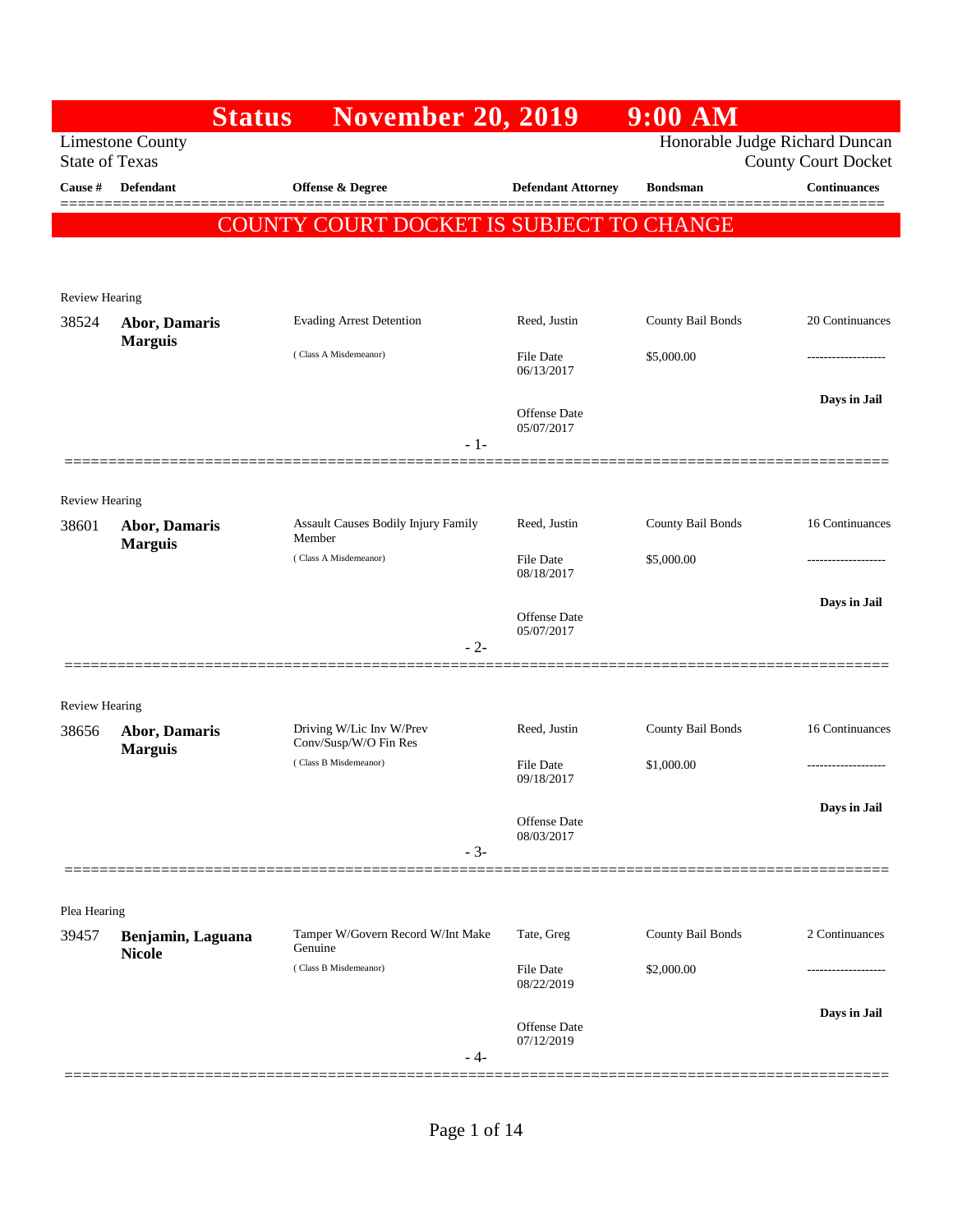|                       | <b>Status</b>                                    | <b>November 20, 2019</b>                                      |                                           | $9:00$ AM                                    |                            |
|-----------------------|--------------------------------------------------|---------------------------------------------------------------|-------------------------------------------|----------------------------------------------|----------------------------|
|                       | <b>Limestone County</b><br><b>State of Texas</b> |                                                               |                                           | Honorable Judge Richard Duncan               | <b>County Court Docket</b> |
| Cause #               | Defendant                                        | Offense & Degree                                              | <b>Defendant Attorney</b>                 | <b>Bondsman</b>                              | <b>Continuances</b>        |
|                       |                                                  | COUNTY COURT DOCKET IS SUBJECT TO CHANGE                      |                                           |                                              | ======                     |
|                       |                                                  |                                                               |                                           |                                              |                            |
| <b>Status Hearing</b> |                                                  |                                                               |                                           |                                              |                            |
| 39388                 | <b>Burns, Willie James</b>                       | Driving While Intoxicated<br>(Class B Misdemeanor)            | Reed, Bobby                               | Reed, Bobby                                  | 4 Continuances             |
|                       |                                                  |                                                               | <b>File Date</b><br>06/24/2019            | \$2,000.00                                   | -----------------          |
|                       |                                                  |                                                               | <b>Offense Date</b>                       |                                              | Days in Jail               |
|                       |                                                  | - 5-                                                          | 03/09/2019                                |                                              |                            |
|                       |                                                  |                                                               |                                           |                                              |                            |
| <b>Status Hearing</b> |                                                  |                                                               |                                           |                                              |                            |
| 39421                 | Carr, Keidrick Dujuan                            | Assault Causes Bodily Injury Family<br>Member                 | Wilson, Scott                             | Freebird Bail Bonds                          | 0 Continuances             |
|                       |                                                  | (Class A Misdemeanor)                                         | <b>File Date</b><br>07/18/2019            | \$3,000.00                                   |                            |
|                       |                                                  |                                                               | Offense Date                              |                                              | Days in Jail               |
|                       |                                                  | $-6-$                                                         | 05/31/2019                                |                                              |                            |
|                       |                                                  |                                                               |                                           |                                              |                            |
| <b>Status Hearing</b> |                                                  |                                                               |                                           |                                              |                            |
| 39463                 | <b>Chandler, Rachel</b><br>Jorlenda              | Driving While Intoxicated Bac >=0.15                          | Reed, Benjie                              | Reed, Benjie                                 | 1 Continuances             |
|                       |                                                  | (Class A Misdemeanor)                                         | File Date<br>09/09/2019                   | \$3,000.00                                   |                            |
|                       |                                                  |                                                               |                                           |                                              | Days in Jail               |
|                       |                                                  |                                                               | Offense Date<br>05/06/2019                |                                              |                            |
|                       |                                                  | $-7-$                                                         |                                           |                                              |                            |
| <b>Status Hearing</b> |                                                  |                                                               |                                           |                                              |                            |
| 39333                 | <b>Clabby, Robert Glen</b>                       | Driving While Intoxicated Bac >=0.15<br>(Class A Misdemeanor) | Martinez, Phil<br>File Date<br>04/24/2019 | <b>Brazos River Bail Bonds</b><br>\$1,000.00 | 2 Continuances             |
|                       |                                                  |                                                               |                                           |                                              | Days in Jail               |
|                       |                                                  | $-8-$                                                         | Offense Date<br>12/23/2018                |                                              |                            |
|                       |                                                  |                                                               |                                           |                                              |                            |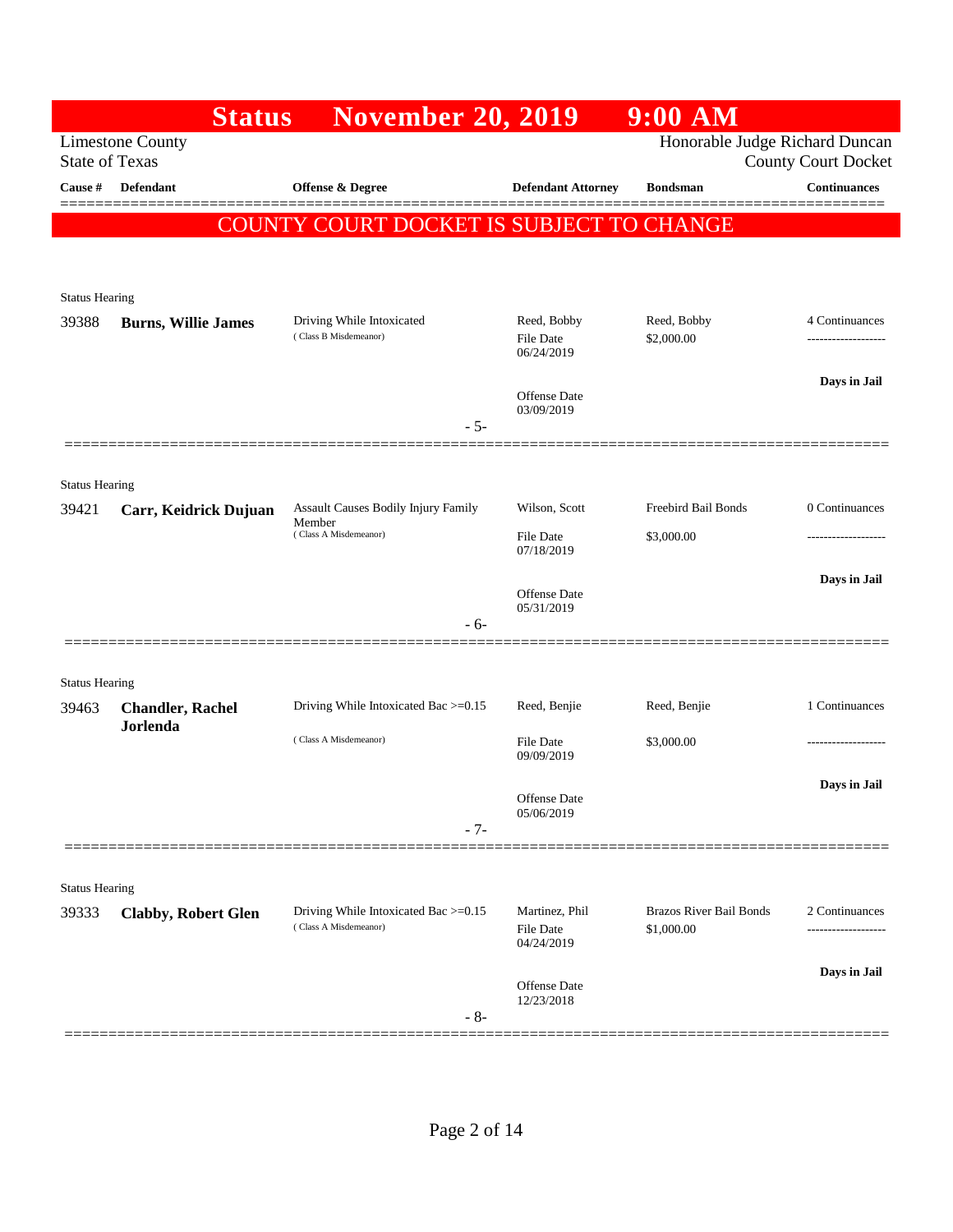|                       | <b>Status</b>                | <b>November 20, 2019</b>                          |        |                                   | 9:00 AM                        |                                 |
|-----------------------|------------------------------|---------------------------------------------------|--------|-----------------------------------|--------------------------------|---------------------------------|
| <b>State of Texas</b> | <b>Limestone County</b>      |                                                   |        |                                   | Honorable Judge Richard Duncan | <b>County Court Docket</b>      |
| Cause #               | <b>Defendant</b>             | <b>Offense &amp; Degree</b>                       |        | <b>Defendant Attorney</b>         | <b>Bondsman</b>                | <b>Continuances</b><br>======== |
|                       | <b>COUNT</b>                 | Y COURT DOCKET IS SUBJECT TO CHANGE               |        |                                   |                                |                                 |
|                       |                              |                                                   |        |                                   |                                |                                 |
| <b>Status Hearing</b> |                              |                                                   |        |                                   |                                |                                 |
| 39334                 | <b>Clabby, Robert Glen</b>   | Driving W/Lic Inv W/Prev<br>Conv/Susp/W/O Fin Res |        | Martinez, Phil                    | Brazos River Bail Bonds        | 2 Continuances                  |
|                       |                              | (Class B Misdemeanor)                             |        | <b>File Date</b><br>04/24/2019    | \$1,000.00                     |                                 |
|                       |                              |                                                   |        |                                   |                                | Days in Jail                    |
|                       |                              |                                                   | $-9-$  | <b>Offense Date</b><br>12/23/2018 |                                |                                 |
|                       |                              |                                                   |        |                                   |                                |                                 |
| <b>Status Hearing</b> |                              |                                                   |        |                                   |                                |                                 |
| 39330                 | <b>Craft, Kimberly</b>       | Poss Marij <2oz                                   |        | Latray, Michelle J.               | Personal Bond                  | 5 Continuances                  |
|                       | <b>Denise</b>                | (Class B Misdemeanor)                             |        | File Date<br>04/18/2019           | \$2,000.00                     |                                 |
|                       |                              |                                                   |        |                                   |                                | Days in Jail                    |
|                       |                              |                                                   |        | <b>Offense Date</b><br>03/21/2019 |                                |                                 |
|                       |                              |                                                   | $-10-$ |                                   |                                |                                 |
| <b>Status Hearing</b> |                              |                                                   |        |                                   |                                |                                 |
| 39409                 | Day, Johnny Mitchell         | Driving W/Lic Inv W/Prev                          |        | Tate, Greg                        | County Bail Bonds              | 4 Continuances                  |
|                       |                              | Conv/Susp/W/O Fin Res<br>(Class B Misdemeanor)    |        | <b>File Date</b><br>06/28/2019    | \$1,000.00                     |                                 |
|                       |                              |                                                   |        |                                   |                                | Days in Jail                    |
|                       |                              |                                                   |        | Offense Date<br>06/05/2019        |                                |                                 |
|                       |                              |                                                   | $-11-$ |                                   |                                |                                 |
| <b>Review Hearing</b> |                              |                                                   |        |                                   |                                |                                 |
| 39082                 | <b>Dingler, James Roland</b> | Driving W/Lic Inv W/Prev                          |        | Latray, Michelle J.               | County Bail Bonds              | 9 Continuances                  |
|                       |                              | Conv/Susp/W/O Fin Res<br>(Class B Misdemeanor)    |        | <b>File Date</b><br>08/29/2018    | \$2,000.00                     |                                 |
|                       |                              |                                                   |        |                                   |                                | Days in Jail                    |
|                       |                              |                                                   |        | Offense Date<br>07/01/2018        |                                |                                 |
|                       |                              |                                                   | $-12-$ |                                   |                                |                                 |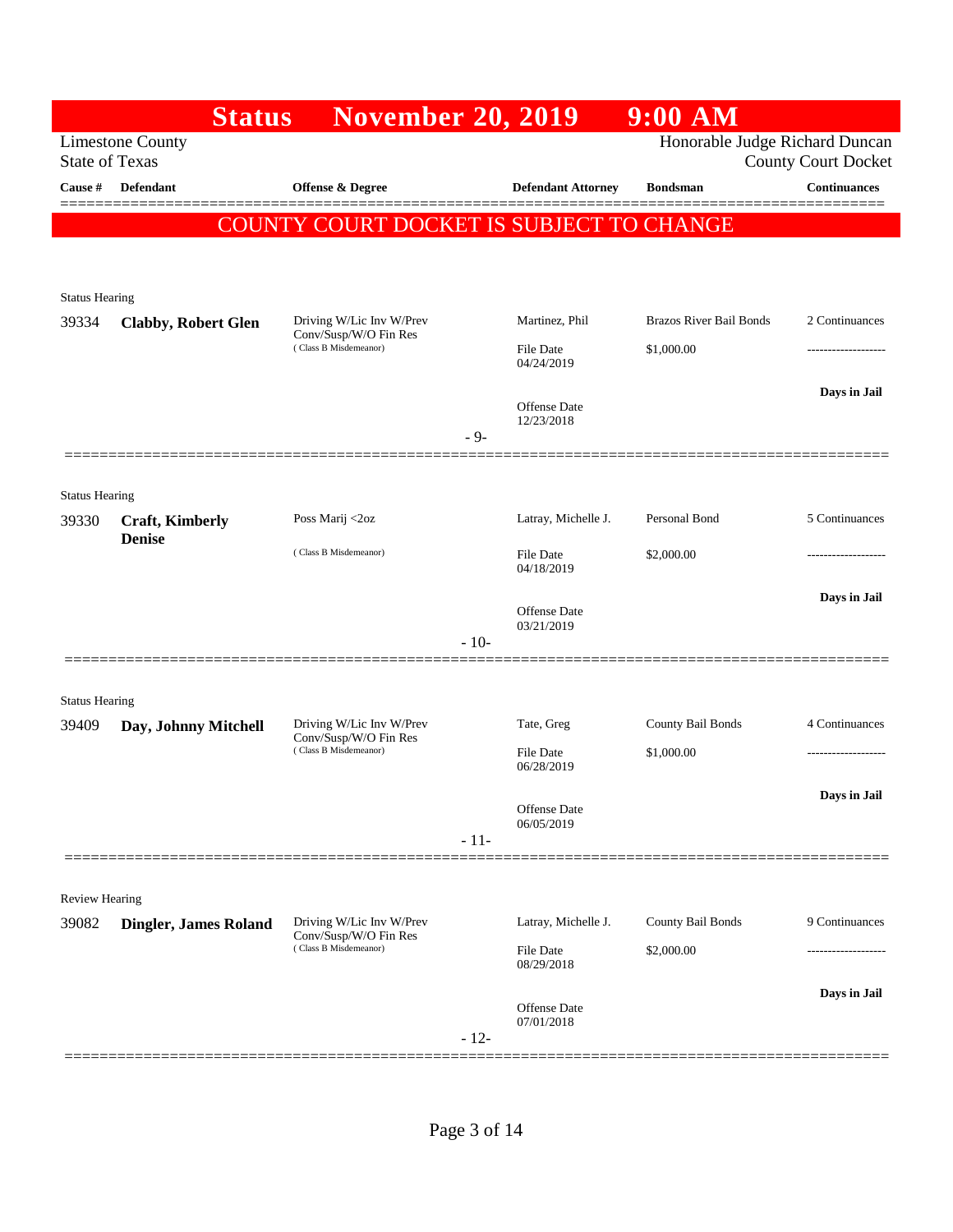|                                | <b>Status</b>            | <b>November 20, 2019</b>                                 |                                                | $9:00$ AM                      |                            |
|--------------------------------|--------------------------|----------------------------------------------------------|------------------------------------------------|--------------------------------|----------------------------|
| <b>State of Texas</b>          | <b>Limestone County</b>  |                                                          |                                                | Honorable Judge Richard Duncan | <b>County Court Docket</b> |
| Cause #                        | <b>Defendant</b>         | Offense & Degree                                         | <b>Defendant Attorney</b>                      | <b>Bondsman</b>                | <b>Continuances</b>        |
|                                |                          | COUNTY COURT DOCKET IS SUBJECT TO CHANGE                 |                                                |                                |                            |
|                                |                          |                                                          |                                                |                                |                            |
| <b>Status Hearing</b><br>39441 | <b>Dixon, Matthew</b>    | Poss Marij <2oz                                          |                                                | County Bail Bonds              | 2 Continuances             |
|                                | <b>Marciano</b>          |                                                          |                                                |                                |                            |
|                                |                          | (Class B Misdemeanor)                                    | <b>File Date</b><br>07/29/2019                 | \$2,000.00                     | -------------------        |
|                                |                          |                                                          | <b>Offense</b> Date                            |                                | Days in Jail               |
|                                |                          | $-13-$                                                   | 05/25/2019                                     |                                |                            |
|                                | =============            |                                                          |                                                |                                |                            |
| <b>Status Hearing</b>          |                          |                                                          |                                                |                                |                            |
| 39394                          | Green, Christina         | Fail To Identify Giving False/Ficitious                  | Reed, Benjie                                   | Reed, Benjie                   | 4 Continuances             |
|                                | <b>Marie</b>             | Info<br>(Class B Misdemeanor)                            | <b>File Date</b>                               | \$2,000.00                     |                            |
|                                |                          |                                                          | 06/24/2019                                     |                                |                            |
|                                |                          |                                                          | Offense Date                                   |                                | Days in Jail               |
|                                |                          | $-14-$                                                   | 01/26/2019                                     |                                |                            |
|                                |                          |                                                          |                                                |                                |                            |
| <b>Status Hearing</b>          |                          |                                                          |                                                |                                |                            |
| 39398                          | <b>Green, Jessie Ray</b> | Driving W/Lic Inv W/Prev<br>Conv/Susp/W/O Fin Res        | Reed, Benjie                                   | Personal Bond                  | 1 Continuances             |
|                                |                          | (Class B Misdemeanor)                                    | <b>File Date</b><br>06/25/2019                 | \$1,000.00                     | -------------------        |
|                                |                          |                                                          |                                                |                                | Days in Jail               |
|                                |                          |                                                          | Offense Date<br>12/26/2018                     |                                |                            |
|                                |                          | $-15-$                                                   |                                                |                                |                            |
|                                |                          |                                                          |                                                |                                |                            |
| <b>Status Hearing</b>          |                          |                                                          |                                                |                                | 1 Continuances             |
| 39435                          | <b>Green, Jessie Ray</b> | Bail Jumping And Fail To Appear<br>(Class A Misdemeanor) | Reed, Benjie<br><b>File Date</b><br>07/19/2019 | Reed, Benjie<br>\$2,000.00     | -------------------        |
|                                |                          |                                                          |                                                |                                | Days in Jail               |
|                                |                          | $-16-$                                                   | Offense Date<br>07/11/2019                     |                                |                            |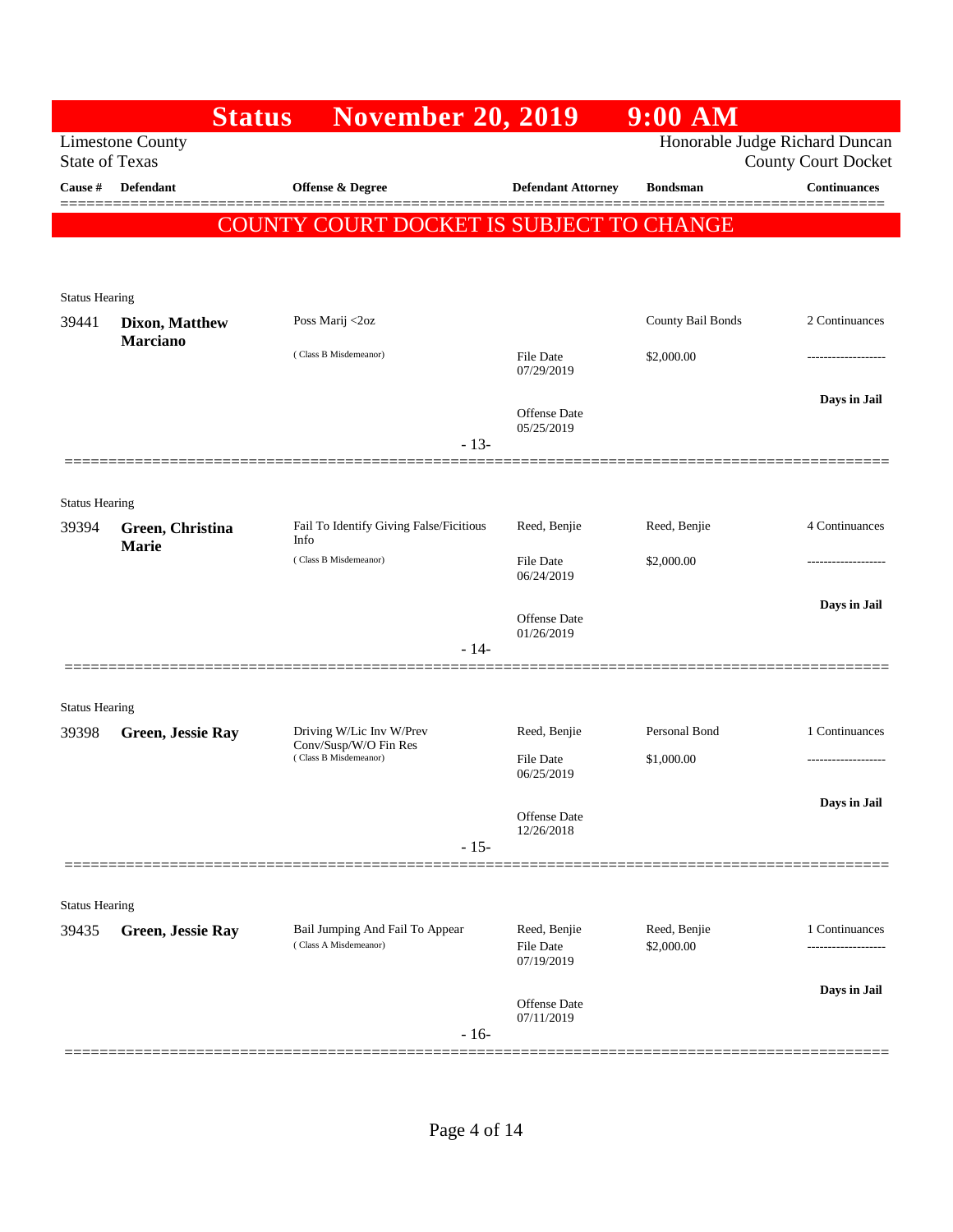|                                | <b>Status</b>                         | <b>November 20, 2019</b>                                       |                                                 | $9:00$ AM                   |                                                              |
|--------------------------------|---------------------------------------|----------------------------------------------------------------|-------------------------------------------------|-----------------------------|--------------------------------------------------------------|
| <b>State of Texas</b>          | <b>Limestone County</b>               |                                                                |                                                 |                             | Honorable Judge Richard Duncan<br><b>County Court Docket</b> |
| Cause #                        | <b>Defendant</b>                      | <b>Offense &amp; Degree</b>                                    | <b>Defendant Attorney</b>                       | <b>Bondsman</b>             | <b>Continuances</b>                                          |
|                                |                                       | COUNTY COURT DOCKET IS SUBJECT TO CHANGE                       |                                                 |                             |                                                              |
|                                |                                       |                                                                |                                                 |                             |                                                              |
|                                | Hearing On Motion To Revoke Probation |                                                                |                                                 |                             |                                                              |
| 38918                          | Guzman, Juan<br><b>Antonio</b>        | Evading Arrest Detention; Motion To<br><b>Revoke Probation</b> | Reed, Benjie                                    | Reed, Benjie                | 1 Continuances                                               |
|                                |                                       | (Class A Misdemeanor; Class A Misdemeanor)                     | <b>File Date</b><br>04/30/2018                  | \$3,500.00                  | -------------                                                |
|                                |                                       |                                                                | Offense Date<br>$01/25/2018$ ;<br>09/03/2019    |                             | Days in Jail                                                 |
|                                |                                       | $-17-$                                                         |                                                 |                             |                                                              |
|                                |                                       |                                                                |                                                 |                             |                                                              |
| <b>Status Hearing</b><br>39443 | Guzman, Juan                          | Driving While Intoxicated Bac >=0.15                           |                                                 | County Bail Bonds           | 2 Continuances                                               |
|                                | <b>Antonio</b>                        | (Class A Misdemeanor)                                          | <b>File Date</b><br>08/02/2019                  | \$5,000.00                  |                                                              |
|                                |                                       | $-18-$                                                         | <b>Offense</b> Date<br>05/23/2019               |                             | Days in Jail                                                 |
|                                |                                       |                                                                |                                                 |                             |                                                              |
| <b>Status Hearing</b>          |                                       |                                                                |                                                 |                             |                                                              |
| 39376                          | Harris, Anthony                       | Assault Cause Bodily Inj.                                      |                                                 | Freebird Bail Bonds         | 4 Continuances                                               |
|                                | Wayne                                 | (Class A Misdemeanor)                                          | <b>File Date</b><br>06/04/2019                  | \$3,000.00                  | -------------------                                          |
|                                |                                       |                                                                | <b>Offense Date</b><br>04/14/2019               |                             | Days in Jail                                                 |
|                                |                                       | $-19-$                                                         |                                                 |                             |                                                              |
| <b>Status Hearing</b>          |                                       |                                                                |                                                 |                             |                                                              |
| 39448                          | Hensley, Michael Litz                 | Assault Cause Bodily Inj.<br>(Class A Misdemeanor)             | Burkeen, Daniel<br>File Date                    | Personal Bond<br>\$3,000.00 | 2 Continuances                                               |
|                                |                                       |                                                                | 08/08/2019<br><b>Offense</b> Date<br>06/02/2019 |                             | Days in Jail                                                 |
|                                |                                       | $-20-$                                                         |                                                 |                             |                                                              |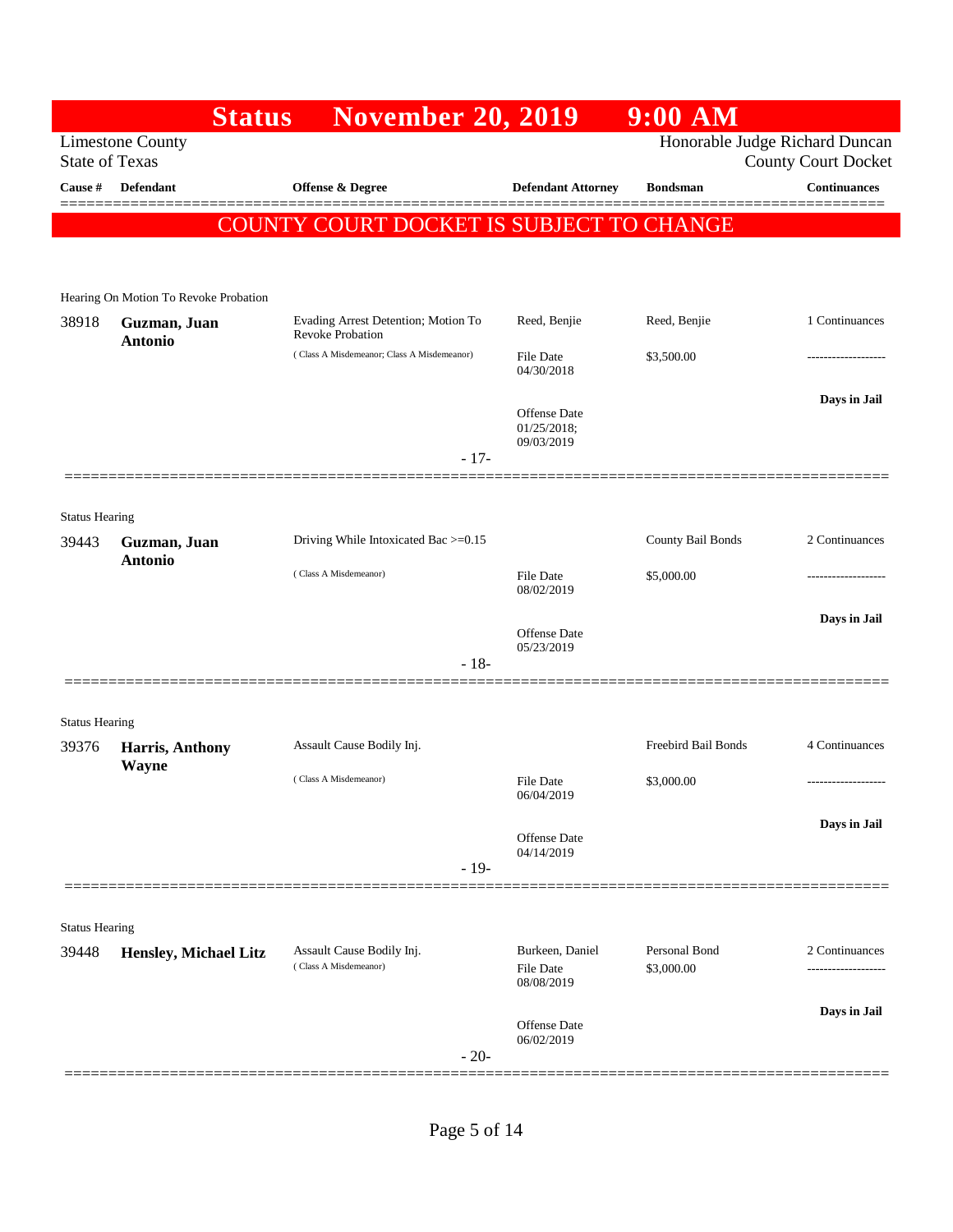|                                | <b>Status</b>                | <b>November 20, 2019</b>                                 |                                                       | $9:00$ AM                       |                                                              |
|--------------------------------|------------------------------|----------------------------------------------------------|-------------------------------------------------------|---------------------------------|--------------------------------------------------------------|
| <b>State of Texas</b>          | <b>Limestone County</b>      |                                                          |                                                       |                                 | Honorable Judge Richard Duncan<br><b>County Court Docket</b> |
| Cause #                        | <b>Defendant</b>             | <b>Offense &amp; Degree</b>                              | <b>Defendant Attorney</b>                             | <b>Bondsman</b>                 | <b>Continuances</b><br>______                                |
|                                | <b>COUNT</b>                 | 'Y COURT DOCKET IS SUBJECT TO CHANGE                     |                                                       |                                 |                                                              |
|                                |                              |                                                          |                                                       |                                 |                                                              |
| <b>Status Hearing</b>          |                              |                                                          |                                                       |                                 |                                                              |
| 39380                          | Hobbs, Broderick             | Poss Marij <2oz                                          | Tate, Greg                                            | County Bail Bonds               | 4 Continuances                                               |
|                                | Ramon                        | (Class B Misdemeanor)                                    | File Date<br>06/14/2019                               | \$1,000.00                      |                                                              |
|                                |                              |                                                          | Offense Date<br>05/08/2019                            |                                 | Days in Jail                                                 |
|                                |                              | $-21-$                                                   |                                                       |                                 |                                                              |
| <b>Status Hearing</b>          |                              |                                                          |                                                       |                                 |                                                              |
| 39465                          | <b>Lewis, April Gonzales</b> | Driving While Intoxicated 2nd<br>(Class A Misdemeanor)   | Sanders, Raymond L.<br><b>File Date</b><br>09/13/2019 | County Bail Bonds<br>\$5,000.00 | 1 Continuances<br>.                                          |
|                                |                              |                                                          | <b>Offense</b> Date<br>08/16/2019                     |                                 | Days in Jail                                                 |
|                                |                              | $-22-$                                                   |                                                       |                                 |                                                              |
|                                |                              |                                                          |                                                       |                                 |                                                              |
| <b>Status Hearing</b><br>38832 | Lichty, Steven Ray, II       | Poss Marij <2oz                                          | Reed, Justin                                          | Personal Bond                   | 4 Continuances                                               |
|                                |                              | (Class B Misdemeanor)                                    | <b>File Date</b><br>02/19/2018                        | \$2,000.00                      | -------------------                                          |
|                                |                              |                                                          | <b>Offense Date</b>                                   |                                 | Days in Jail                                                 |
|                                |                              | $-23-$                                                   | 01/27/2018                                            |                                 |                                                              |
|                                |                              |                                                          |                                                       |                                 |                                                              |
| <b>Status Hearing</b>          |                              |                                                          |                                                       |                                 |                                                              |
| 38893                          | Lichty, Steven Ray, II       | Bail Jumping And Fail To Appear<br>(Class A Misdemeanor) | Reed, Justin<br><b>File Date</b><br>04/23/2018        | Reed, Justin<br>\$4,000.00      | 4 Continuances                                               |
|                                |                              | $-24-$                                                   | Offense Date<br>04/12/2018                            |                                 | Days in Jail                                                 |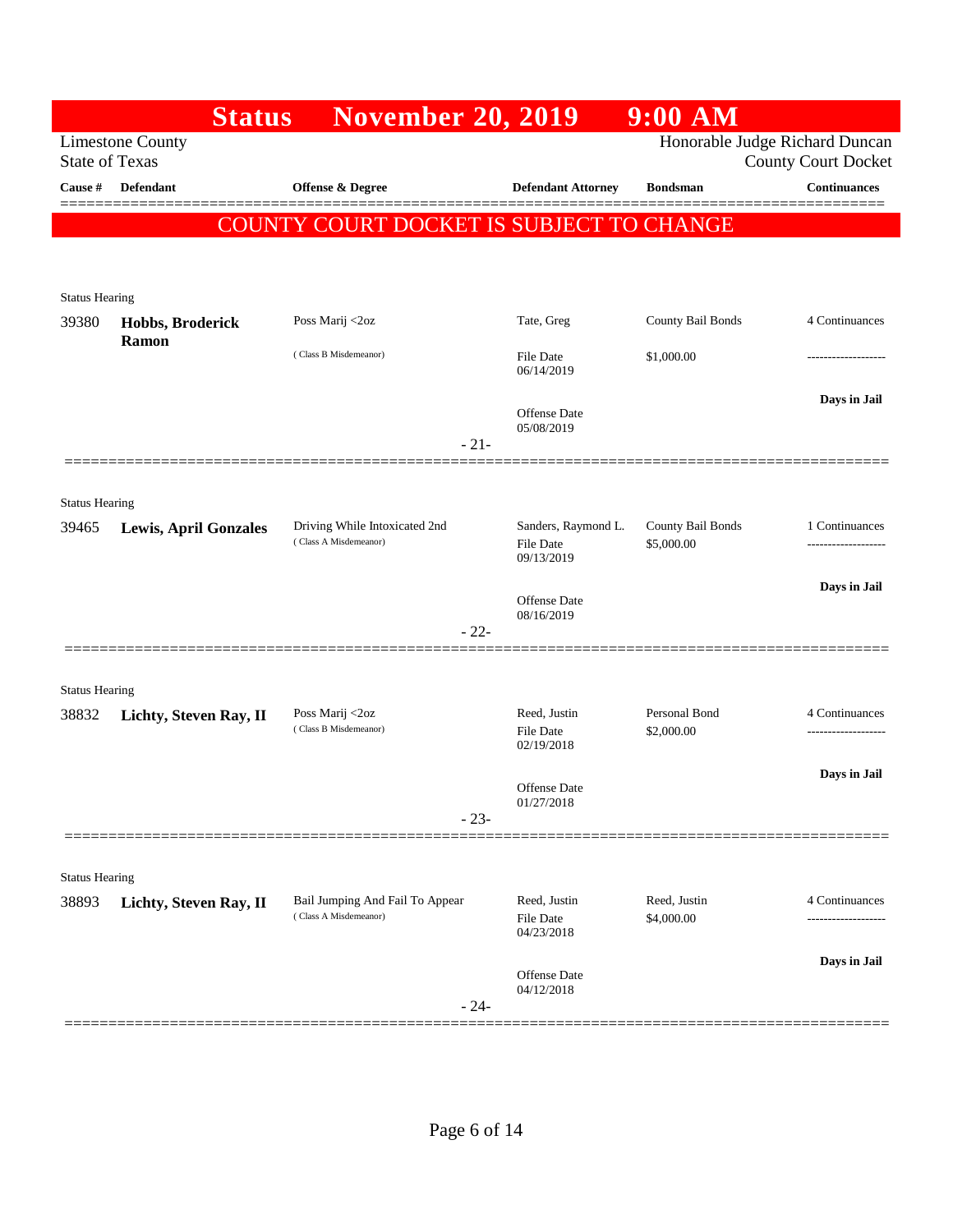|                       | <b>Status</b>                | <b>November 20, 2019</b>                                      |                               | $9:00$ AM                       |                            |
|-----------------------|------------------------------|---------------------------------------------------------------|-------------------------------|---------------------------------|----------------------------|
| <b>State of Texas</b> | <b>Limestone County</b>      |                                                               |                               | Honorable Judge Richard Duncan  | <b>County Court Docket</b> |
| Cause #               | <b>Defendant</b>             | Offense & Degree                                              | <b>Defendant Attorney</b>     | <b>Bondsman</b>                 | <b>Continuances</b>        |
|                       | COUNT                        | 'Y COURT DOCKET IS SUBJECT TO CHANGE                          |                               |                                 |                            |
|                       |                              |                                                               |                               |                                 |                            |
| Appeal Hearing        |                              |                                                               |                               |                                 |                            |
| 39474                 | <b>Martinez, John Dennis</b> | Speeding                                                      | Muniz-Monroy,<br>Marjorie A.  | Muniz-Monroy, Marjorie A.       | 1 Continuances             |
|                       |                              | (Misdemeanor Traffic)                                         | File Date<br>09/17/2019       | \$266.00                        |                            |
|                       |                              |                                                               | Offense Date                  |                                 | Days in Jail               |
|                       |                              | $-25-$                                                        | 06/18/2019                    |                                 |                            |
|                       |                              |                                                               |                               |                                 |                            |
| <b>Status Hearing</b> |                              |                                                               |                               |                                 |                            |
| 39460                 | <b>Masters, Randal Craig</b> | Driving While Intoxicated Bac >=0.15<br>(Class A Misdemeanor) | Reed, Stephen M.<br>File Date | County Bail Bonds<br>\$2,000.00 | 1 Continuances<br>.        |
|                       |                              |                                                               | 09/09/2019                    |                                 | Days in Jail               |
|                       |                              |                                                               | Offense Date<br>06/27/2019    |                                 |                            |
|                       |                              | $-26-$                                                        |                               |                                 |                            |
| <b>Status Hearing</b> |                              |                                                               |                               |                                 |                            |
| 39129                 | Mathison, Michelle           | Poss Marij <2oz                                               | Reed, Justin                  | Rogers' Bail Bonds              | 4 Continuances             |
|                       | Lea                          | (Class B Misdemeanor)                                         | <b>File Date</b>              | \$2,000.00                      | .                          |
|                       |                              |                                                               | 10/24/2018                    |                                 | Days in Jail               |
|                       |                              |                                                               | Offense Date<br>08/31/2018    |                                 |                            |
|                       |                              | $-27-$                                                        |                               |                                 |                            |
| <b>Status Hearing</b> |                              |                                                               |                               |                                 |                            |
| 39133                 | <b>Mathison, Michelle</b>    | Driving W/Lic Inv W/Prev<br>Conv/Susp/W/O Fin Res             | Reed, Justin                  | Rogers' Bail Bonds              | 4 Continuances             |
|                       | Lea                          | (Class B Misdemeanor)                                         | <b>File Date</b>              | \$2,000.00                      | ------------------         |
|                       |                              |                                                               | 10/24/2018                    |                                 | Days in Jail               |
|                       |                              |                                                               | Offense Date<br>08/31/2018    |                                 |                            |
|                       |                              | $-28-$                                                        |                               |                                 |                            |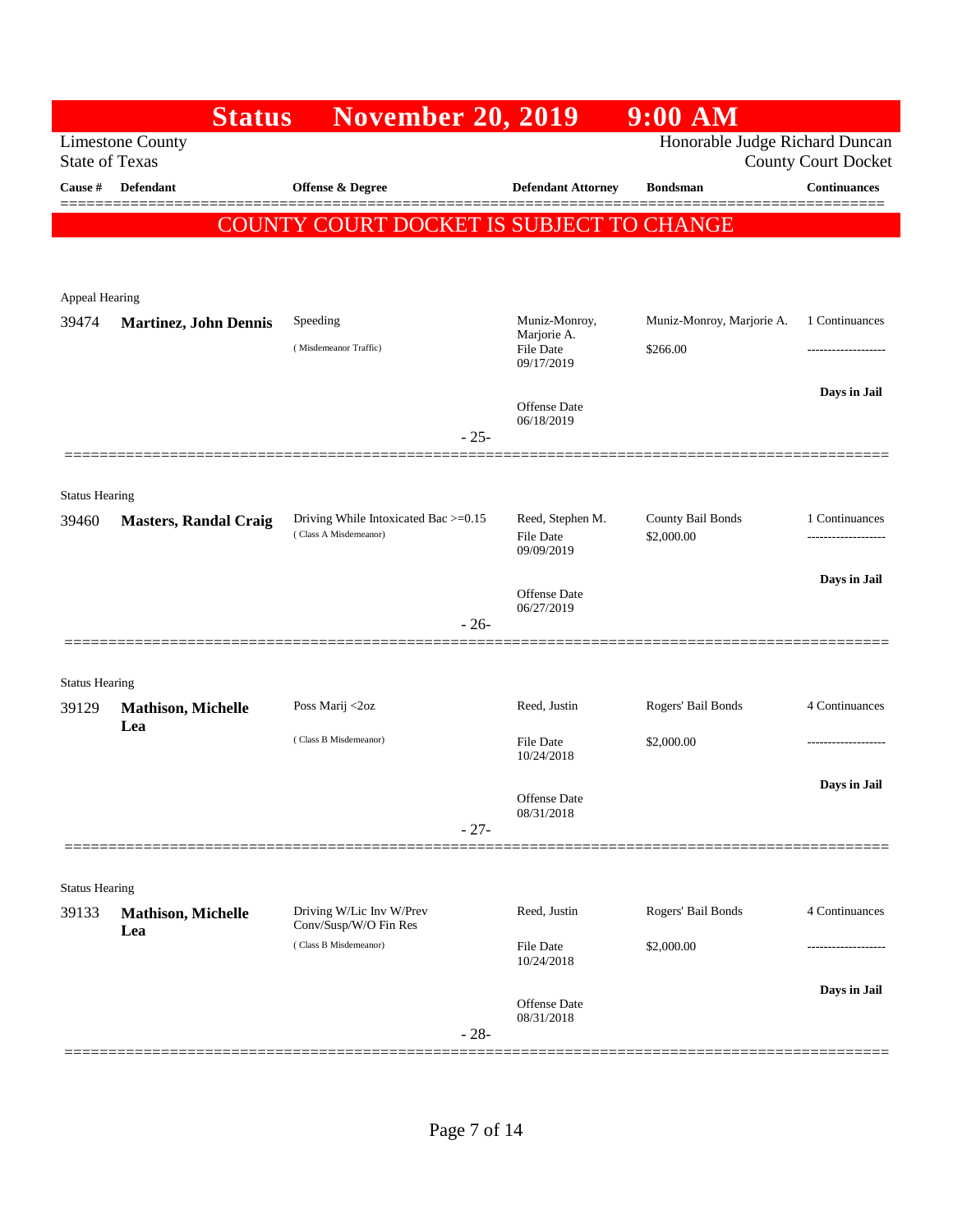|                       | <b>Status</b>           | <b>November 20, 2019</b>                      |                                         | $9:00$ AM                             |                            |
|-----------------------|-------------------------|-----------------------------------------------|-----------------------------------------|---------------------------------------|----------------------------|
| <b>State of Texas</b> | <b>Limestone County</b> |                                               |                                         | Honorable Judge Richard Duncan        | <b>County Court Docket</b> |
| Cause #               | <b>Defendant</b>        | Offense & Degree                              | <b>Defendant Attorney</b>               | <b>Bondsman</b>                       | <b>Continuances</b>        |
|                       |                         | COUNTY COURT DOCKET IS SUBJECT TO CHANGE      |                                         |                                       |                            |
|                       |                         |                                               |                                         |                                       |                            |
| <b>Status Hearing</b> |                         |                                               |                                         |                                       |                            |
| 39439                 | <b>McGinn</b> , Dawlton | <b>Burglary Of Vehicle</b>                    | Reed, Justin                            | Reed, Justin                          | 2 Continuances             |
|                       | <b>Tyler</b>            | (Class A Misdemeanor)                         | <b>File Date</b><br>07/24/2019          | \$3,000.00                            | -------------------        |
|                       |                         |                                               | <b>Offense</b> Date<br>05/01/2019       |                                       | <b>112 Days in Jail</b>    |
|                       |                         |                                               | $-29-$                                  |                                       |                            |
| <b>Status Hearing</b> |                         |                                               |                                         |                                       |                            |
| 39440                 | <b>McGinn</b> , Dawlton | <b>Evading Arrest Detention</b>               | Reed, Justin                            | Reed, Justin                          | 2 Continuances             |
|                       | <b>Tyler</b>            | (Class A Misdemeanor)                         | <b>File Date</b><br>07/24/2019          | \$3,000.00                            |                            |
|                       |                         |                                               | <b>Offense</b> Date<br>05/01/2019       |                                       | <b>112 Days in Jail</b>    |
|                       |                         |                                               | $-30-$                                  |                                       |                            |
| <b>Status Hearing</b> |                         |                                               |                                         |                                       |                            |
| 39322                 | Olivarez, Carlos        | Terroristic Threat<br>(Class B Misdemeanor)   | Reed, Justin<br>File Date<br>04/16/2019 | Rockin' R Bailbonds LLC<br>\$1,500.00 | 5 Continuances             |
|                       |                         |                                               |                                         |                                       | Days in Jail               |
|                       |                         |                                               | Offense Date<br>02/19/2018              |                                       |                            |
|                       |                         |                                               | $-31-$                                  |                                       |                            |
| <b>Status Hearing</b> |                         |                                               |                                         |                                       |                            |
| 39406                 | Parker, Eric William    | Assault Causes Bodily Injury Family<br>Member | Morgan, Chad                            | Reed, Justin                          | 4 Continuances             |
|                       |                         | (Class A Misdemeanor)                         | File Date<br>06/27/2019                 | \$3,000.00                            | -----------------          |
|                       |                         |                                               | Offense Date<br>02/11/2019<br>$-32-$    |                                       | Days in Jail               |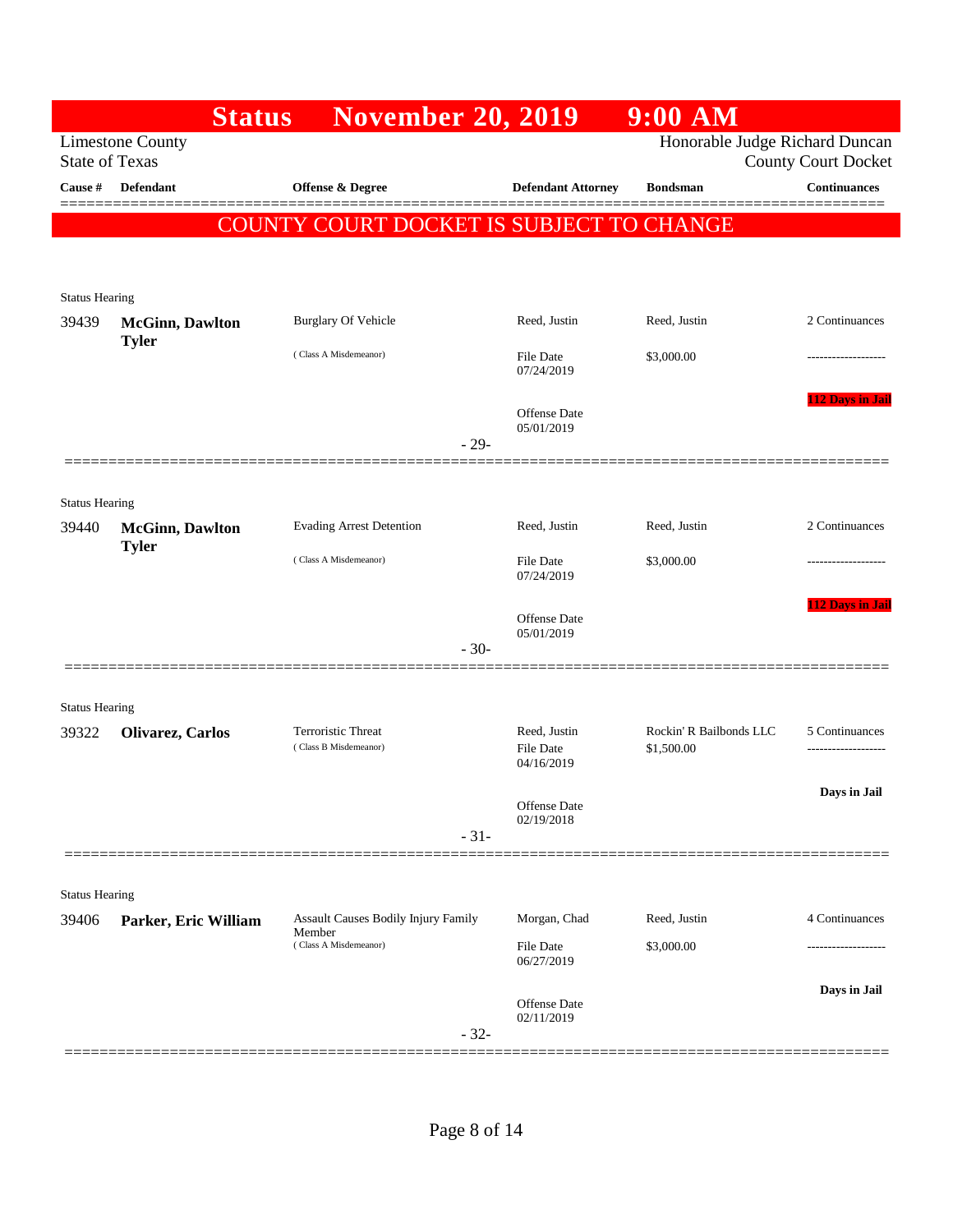|                       | <b>Status</b>           | <b>November 20, 2019</b>                 |                                         | $9:00$ AM                       |                                                              |
|-----------------------|-------------------------|------------------------------------------|-----------------------------------------|---------------------------------|--------------------------------------------------------------|
| <b>State of Texas</b> | <b>Limestone County</b> |                                          |                                         |                                 | Honorable Judge Richard Duncan<br><b>County Court Docket</b> |
| Cause #               | <b>Defendant</b>        | <b>Offense &amp; Degree</b>              | <b>Defendant Attorney</b>               | <b>Bondsman</b>                 | <b>Continuances</b>                                          |
|                       |                         | COUNTY COURT DOCKET IS SUBJECT TO CHANGE |                                         |                                 |                                                              |
|                       |                         |                                          |                                         |                                 |                                                              |
| <b>Status Hearing</b> |                         |                                          |                                         |                                 |                                                              |
| 39372                 | Perez, Jr., Juan        | Assault Causes Bodily Injury Family      | Reed, Benjie                            | Reed, Benjie                    | 1 Continuances                                               |
|                       |                         | Member<br>(Class A Misdemeanor)          | File Date<br>05/28/2019                 | \$8,500.00                      | .                                                            |
|                       |                         |                                          | Offense Date                            |                                 | Days in Jail                                                 |
|                       |                         | $-34-$                                   | 09/13/2018                              |                                 |                                                              |
|                       |                         |                                          |                                         |                                 |                                                              |
| <b>Status Hearing</b> |                         |                                          |                                         |                                 |                                                              |
| 39371                 | Perez, Juan, Jr.        | Poss Marij <2oz<br>(Class B Misdemeanor) | Reed, Benjie<br>File Date<br>05/28/2019 | Reed, Benjie<br>\$2,000.00      | 1 Continuances                                               |
|                       |                         |                                          | Offense Date                            |                                 | Days in Jail                                                 |
|                       |                         | $-33-$                                   | 09/13/2018                              |                                 |                                                              |
|                       |                         |                                          |                                         |                                 |                                                              |
| <b>Status Hearing</b> |                         |                                          |                                         |                                 |                                                              |
| 39392                 | Pevia, Aileen           | Poss Marij <2oz<br>(Class B Misdemeanor) | Reed, Justin<br><b>File Date</b>        | County Bail Bonds<br>\$2,000.00 | 5 Continuances                                               |
|                       |                         |                                          | 06/24/2019                              |                                 |                                                              |
|                       |                         |                                          | <b>Offense Date</b>                     |                                 | Days in Jail                                                 |
|                       |                         | $-35-$                                   | 05/22/2019                              |                                 |                                                              |
|                       |                         |                                          |                                         |                                 |                                                              |
| <b>Status Hearing</b> |                         |                                          |                                         |                                 |                                                              |
| 39414                 | Posey, Kenneth          | Poss Marij <2oz                          | Reed, Benjie                            | County Bail Bonds               | 3 Continuances                                               |
|                       | Wayne, Jr.              | (Class B Misdemeanor)                    | File Date<br>07/03/2019                 | \$2,000.00                      | .                                                            |
|                       |                         |                                          |                                         |                                 | Days in Jail                                                 |
|                       |                         | $-36-$                                   | Offense Date<br>05/22/2019              |                                 |                                                              |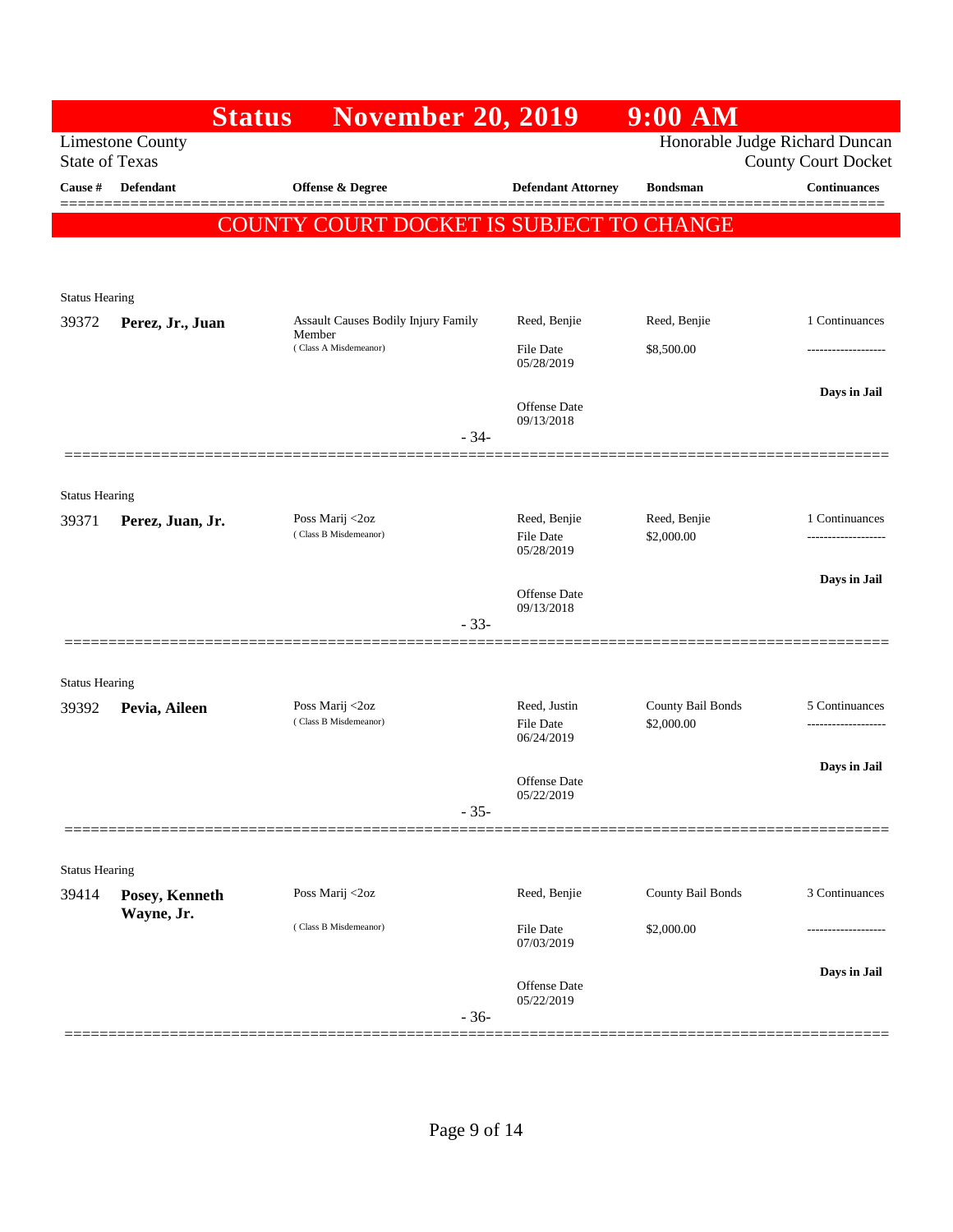|                       | <b>Status</b>                         | <b>November 20, 2019</b>                                        |                                                       | $9:00$ AM                       |                                                              |
|-----------------------|---------------------------------------|-----------------------------------------------------------------|-------------------------------------------------------|---------------------------------|--------------------------------------------------------------|
| <b>State of Texas</b> | <b>Limestone County</b>               |                                                                 |                                                       |                                 | Honorable Judge Richard Duncan<br><b>County Court Docket</b> |
| Cause #               | Defendant                             | <b>Offense &amp; Degree</b>                                     | <b>Defendant Attorney</b>                             | <b>Bondsman</b>                 | <b>Continuances</b><br>========                              |
|                       |                                       | COUNTY COURT DOCKET IS SUBJECT TO CHANGE                        |                                                       |                                 |                                                              |
|                       |                                       |                                                                 |                                                       |                                 |                                                              |
| <b>Status Hearing</b> |                                       |                                                                 |                                                       |                                 |                                                              |
| 39375                 | Ramirez-Serrato,<br><b>Sebastian</b>  | Driving While Intoxicated/Open Alch<br>Container                |                                                       | County Bail Bonds               | 4 Continuances                                               |
|                       |                                       | (Class B Misdemeanor)                                           | <b>File Date</b><br>06/04/2019                        | \$2,000.00                      | --------------                                               |
|                       |                                       |                                                                 | Offense Date                                          |                                 | Days in Jail                                                 |
|                       |                                       | $-37-$                                                          | 05/03/2019                                            |                                 |                                                              |
|                       |                                       |                                                                 |                                                       |                                 |                                                              |
|                       | Hearing On Motion To Revoke Probation |                                                                 |                                                       |                                 |                                                              |
| 39023                 | Ray, Travoy Lamont                    | Driving While Intoxicated; Motion To<br><b>Revoke Probation</b> | Reed, Stephen M.                                      | Stephen Reed                    | 4 Continuances                                               |
|                       |                                       | (Class B Misdemeanor; Class B Misdemeanor)                      | File Date<br>07/17/2018                               | \$3,500.00                      |                                                              |
|                       |                                       |                                                                 | Offense Date<br>04/19/2017;<br>01/22/2019             |                                 | Days in Jail                                                 |
|                       |                                       | $-38-$                                                          |                                                       |                                 |                                                              |
|                       |                                       |                                                                 |                                                       |                                 |                                                              |
| Pre-trial Hearing     |                                       | Assault Causes Bodily Injury Family                             | Spivey, Shirley                                       | Freebird Bail Bonds             | 4 Continuances                                               |
| 39377                 | Reyes-Harris, Abigail<br>Miquela      | Member                                                          |                                                       |                                 |                                                              |
|                       |                                       | (Class A Misdemeanor)                                           | <b>File Date</b><br>06/13/2019                        | \$25,000.00                     | .                                                            |
|                       |                                       |                                                                 | Offense Date                                          |                                 | Days in Jail                                                 |
|                       |                                       | $-39-$                                                          | 11/08/2018                                            |                                 |                                                              |
|                       |                                       |                                                                 |                                                       |                                 |                                                              |
| <b>Status Hearing</b> |                                       |                                                                 |                                                       |                                 |                                                              |
| 39390                 | Rivera, Mayra Eliset                  | Purchase Furnish Alcohol To A Minor<br>(Class A Misdemeanor)    | Latray, Michelle J.<br><b>File Date</b><br>06/24/2019 | County Bail Bonds<br>\$3,000.00 | 3 Continuances<br>-----------------                          |
|                       |                                       |                                                                 |                                                       |                                 | Days in Jail                                                 |
|                       |                                       | $-40-$                                                          | Offense Date<br>06/01/2019                            |                                 |                                                              |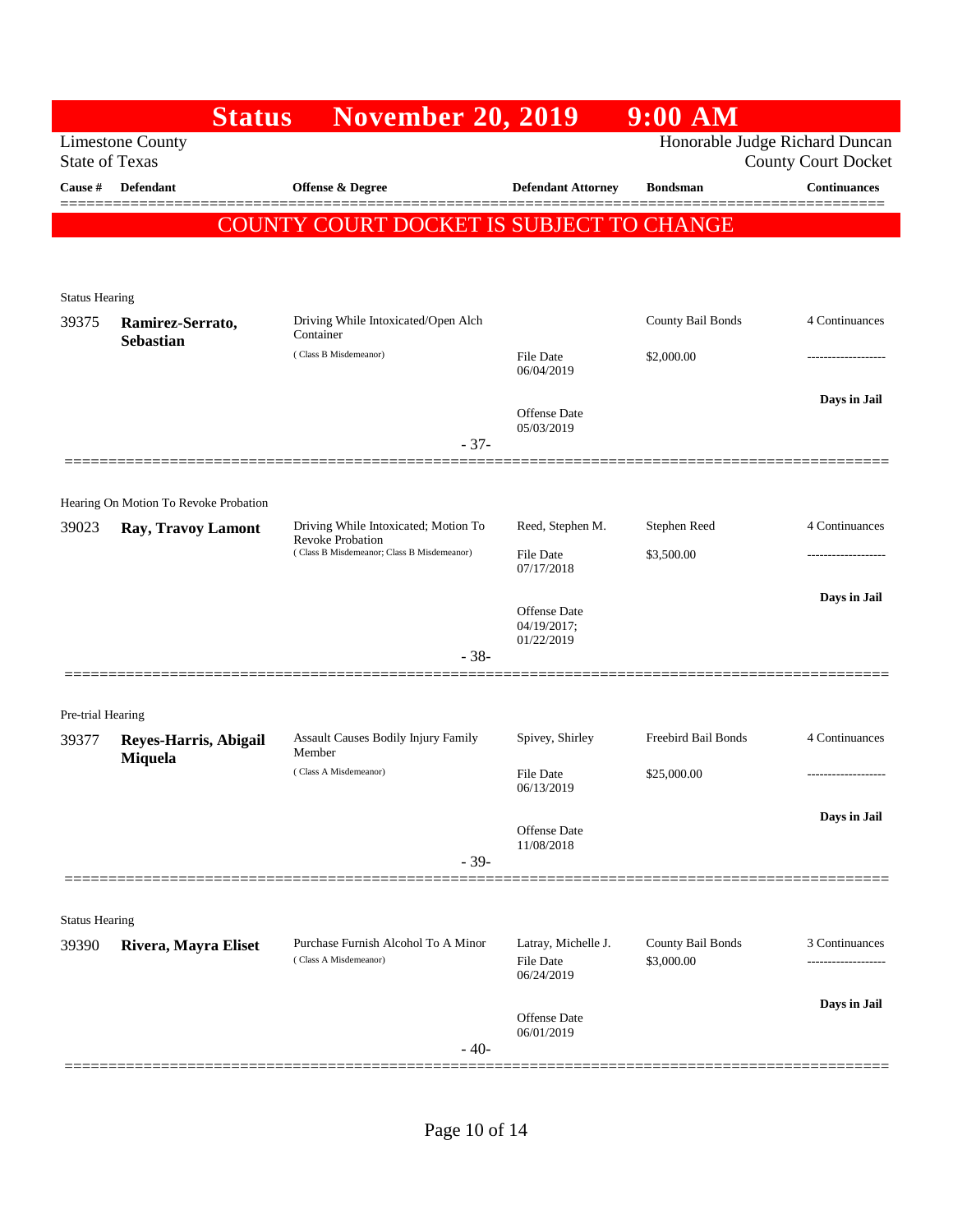|                                                  | <b>November 20, 2019</b><br><b>Status</b>                        |                                                                                       | $9:00$ AM                                                                    |                                                    |
|--------------------------------------------------|------------------------------------------------------------------|---------------------------------------------------------------------------------------|------------------------------------------------------------------------------|----------------------------------------------------|
| <b>Limestone County</b><br><b>State of Texas</b> |                                                                  |                                                                                       | Honorable Judge Richard Duncan                                               | <b>County Court Docket</b>                         |
| <b>Defendant</b>                                 | <b>Offense &amp; Degree</b>                                      | <b>Defendant Attorney</b>                                                             | <b>Bondsman</b>                                                              | <b>Continuances</b><br>========                    |
|                                                  |                                                                  |                                                                                       |                                                                              |                                                    |
|                                                  |                                                                  |                                                                                       |                                                                              |                                                    |
| <b>Status Hearing</b>                            |                                                                  |                                                                                       |                                                                              |                                                    |
| <b>Robinson, Curtis</b>                          | Driving W/Lic Inv W/Prev<br>Conv/Susp/W/O Fin Res                |                                                                                       | Freebird Bail Bonds                                                          | 2 Continuances                                     |
|                                                  | (Class B Misdemeanor)                                            | File Date<br>08/02/2019                                                               | \$2,000.00                                                                   |                                                    |
|                                                  |                                                                  |                                                                                       |                                                                              | Days in Jail                                       |
|                                                  |                                                                  | 07/12/2019                                                                            |                                                                              |                                                    |
|                                                  |                                                                  |                                                                                       |                                                                              |                                                    |
| <b>Status Hearing</b>                            |                                                                  |                                                                                       |                                                                              |                                                    |
| Robinson, Curtis                                 | Fail To Identify Fugitive Intent Give<br>False Info              |                                                                                       | Freebird Bail Bonds                                                          | 2 Continuances                                     |
|                                                  | (Class A Misdemeanor)                                            | File Date                                                                             | \$3,000.00                                                                   | ----------------                                   |
|                                                  |                                                                  |                                                                                       |                                                                              | Days in Jail                                       |
|                                                  |                                                                  | Offense Date<br>07/12/2019                                                            |                                                                              |                                                    |
|                                                  |                                                                  |                                                                                       |                                                                              |                                                    |
|                                                  |                                                                  |                                                                                       |                                                                              |                                                    |
| Saldivar, Saul                                   | Driving W/Lic Inv W/Prev                                         | Reed, Justin                                                                          | Reed, Justin                                                                 | 3 Continuances                                     |
|                                                  | (Class B Misdemeanor)                                            | <b>File Date</b>                                                                      | \$2,000.00                                                                   | -----------------                                  |
|                                                  |                                                                  |                                                                                       |                                                                              | Days in Jail                                       |
|                                                  |                                                                  | 08/09/2019                                                                            |                                                                              |                                                    |
|                                                  |                                                                  |                                                                                       |                                                                              |                                                    |
|                                                  |                                                                  |                                                                                       |                                                                              |                                                    |
| <b>Sims, Henry Lee</b>                           | Resist Arrest Search Or Transport                                | Reed, Justin                                                                          | Reed, Justin                                                                 | 9 Continuances                                     |
|                                                  |                                                                  | 08/23/2018                                                                            |                                                                              |                                                    |
|                                                  |                                                                  | Offense Date                                                                          |                                                                              | Days in Jail                                       |
|                                                  | $-44-$                                                           | 08/12/2018                                                                            |                                                                              |                                                    |
|                                                  | Lamar<br>Lamar<br><b>Status Hearing</b><br><b>Status Hearing</b> | COUNT<br>$-41-$<br>$-42-$<br>Conv/Susp/W/O Fin Res<br>$-43-$<br>(Class A Misdemeanor) | <b>Offense</b> Date<br>08/02/2019<br>09/09/2019<br>Offense Date<br>File Date | 'Y COURT DOCKET IS SUBJECT TO CHANGE<br>\$3,000.00 |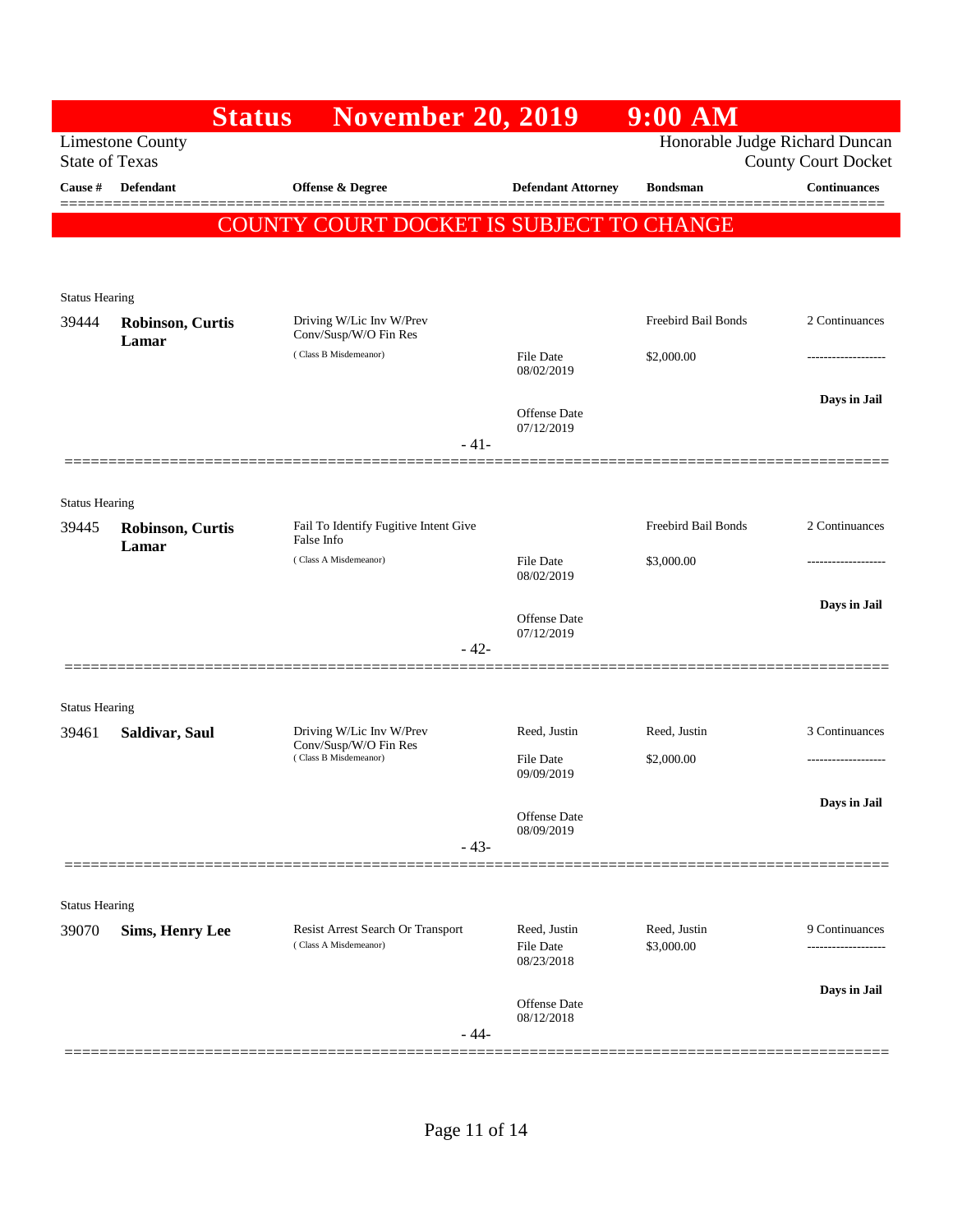|                                |                                    | <b>Status</b> | <b>November 20, 2019</b>                                        |                                   | $9:00$ AM                       |                                                              |
|--------------------------------|------------------------------------|---------------|-----------------------------------------------------------------|-----------------------------------|---------------------------------|--------------------------------------------------------------|
| <b>State of Texas</b>          | <b>Limestone County</b>            |               |                                                                 |                                   |                                 | Honorable Judge Richard Duncan<br><b>County Court Docket</b> |
| Cause #                        | <b>Defendant</b>                   |               | <b>Offense &amp; Degree</b>                                     | <b>Defendant Attorney</b>         | <b>Bondsman</b>                 | <b>Continuances</b>                                          |
|                                |                                    |               | COUNTY COURT DOCKET IS SUBJECT TO CHANGE                        |                                   |                                 |                                                              |
|                                |                                    |               |                                                                 |                                   |                                 |                                                              |
| <b>Status Hearing</b>          |                                    |               |                                                                 |                                   |                                 |                                                              |
| 39071                          | <b>Sims, Henry Lee</b>             |               | Criminal Mischief >=\$100<\$750<br>(Class B Misdemeanor)        | Reed, Justin<br><b>File Date</b>  | Reed, Justin<br>\$1,000.00      | 9 Continuances<br>-------------------                        |
|                                |                                    |               |                                                                 | 08/23/2018                        |                                 |                                                              |
|                                |                                    |               |                                                                 | Offense Date<br>08/12/2018        |                                 | Days in Jail                                                 |
|                                |                                    |               |                                                                 | $-45-$                            |                                 |                                                              |
|                                |                                    |               |                                                                 |                                   |                                 |                                                              |
| <b>Status Hearing</b><br>39072 | <b>Sims, Henry Lee</b>             |               | Harrassment                                                     | Reed, Justin                      | Reed, Justin                    | 9 Continuances                                               |
|                                |                                    |               | (Class B Misdemeanor)                                           | <b>File Date</b><br>08/23/2018    | \$1,000.00                      |                                                              |
|                                |                                    |               |                                                                 |                                   |                                 | Days in Jail                                                 |
|                                |                                    |               |                                                                 | <b>Offense Date</b><br>08/12/2018 |                                 |                                                              |
|                                |                                    |               |                                                                 | - 46-                             |                                 |                                                              |
| <b>Status Hearing</b>          |                                    |               |                                                                 |                                   |                                 |                                                              |
| 39429                          | Smith, Wandalyn<br><b>Jeanette</b> |               | Driving While Intoxicated 2nd                                   | Wilson, Scott                     | County Bail Bonds               | 3 Continuances                                               |
|                                |                                    |               | (Class A Misdemeanor)                                           | <b>File Date</b><br>07/19/2019    | \$5,000.00                      | -------------------                                          |
|                                |                                    |               |                                                                 |                                   |                                 | Days in Jail                                                 |
|                                |                                    |               |                                                                 | <b>Offense</b> Date<br>05/21/2019 |                                 |                                                              |
|                                |                                    |               |                                                                 | $-47-$                            |                                 |                                                              |
| <b>Status Hearing</b>          |                                    |               |                                                                 |                                   |                                 |                                                              |
| 39466                          | <b>Suarez, Juan Jesus</b>          |               | Terroristic Threat Of Family/Household<br>(Class A Misdemeanor) | Sanders, Raymond L.<br>File Date  | County Bail Bonds<br>\$3,000.00 | 1 Continuances                                               |
|                                |                                    |               |                                                                 | 09/13/2019                        |                                 |                                                              |
|                                |                                    |               |                                                                 | Offense Date                      |                                 | Days in Jail                                                 |
|                                |                                    |               |                                                                 | 07/21/2019<br>$-48-$              |                                 |                                                              |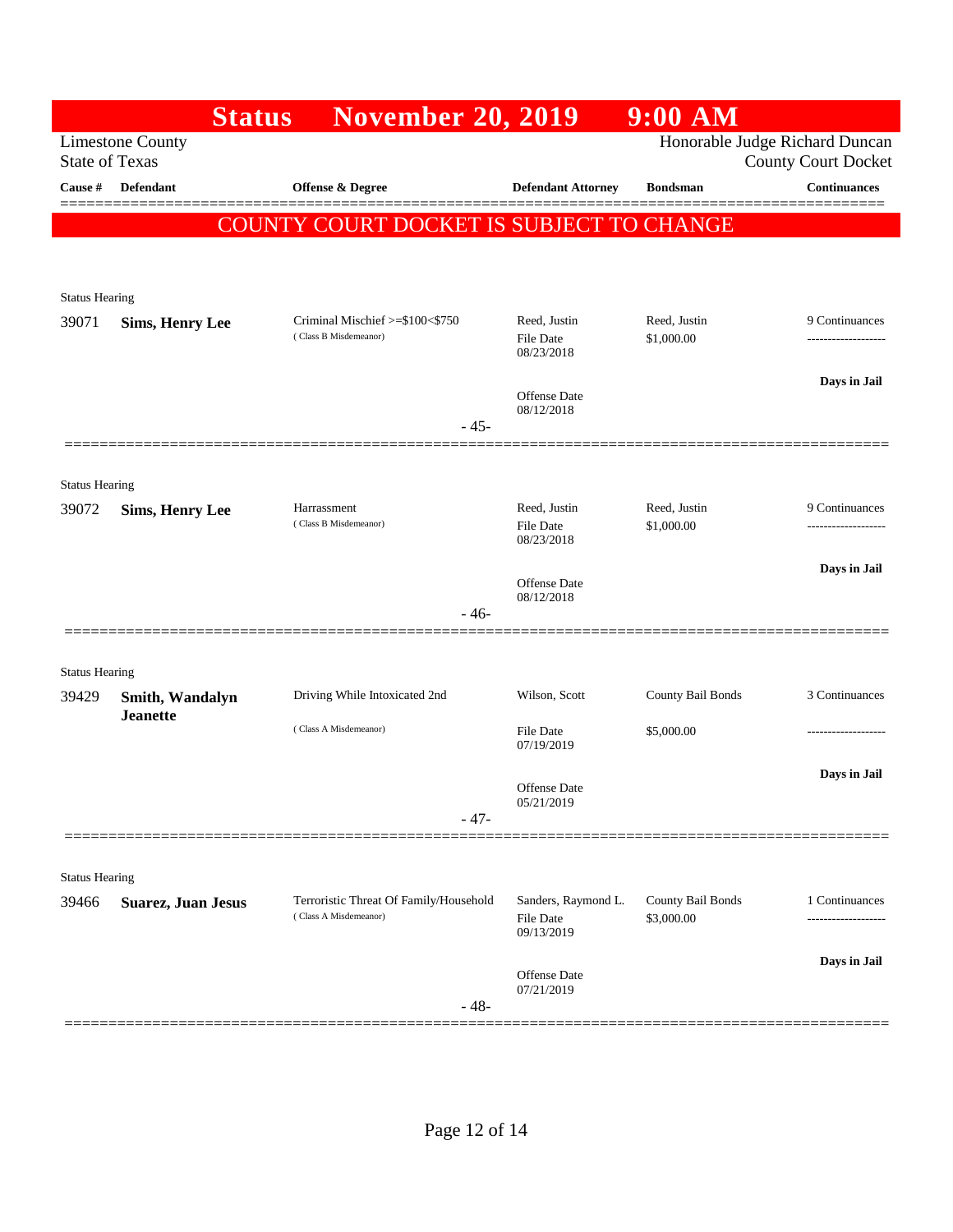|                                                                                                                  | <b>Status</b>                    | <b>November 20, 2019</b>                          |        |                                   | 9:00 AM           |                               |
|------------------------------------------------------------------------------------------------------------------|----------------------------------|---------------------------------------------------|--------|-----------------------------------|-------------------|-------------------------------|
| Honorable Judge Richard Duncan<br><b>Limestone County</b><br><b>State of Texas</b><br><b>County Court Docket</b> |                                  |                                                   |        |                                   |                   |                               |
| Cause #                                                                                                          | <b>Defendant</b>                 | Offense & Degree                                  |        | <b>Defendant Attorney</b>         | <b>Bondsman</b>   | <b>Continuances</b><br>====== |
|                                                                                                                  |                                  | COUNTY COURT DOCKET IS SUBJECT TO CHANGE          |        |                                   |                   |                               |
|                                                                                                                  |                                  |                                                   |        |                                   |                   |                               |
|                                                                                                                  |                                  |                                                   |        |                                   |                   |                               |
| Plea Hearing<br>39314                                                                                            | Talamantez, Pablo<br>Rodriguez   | Driving W/Lic Inv W/Prev<br>Conv/Susp/W/O Fin Res |        | Reed, Benjie                      | Reed, Benjie      | 5 Continuances                |
|                                                                                                                  |                                  | (Class B Misdemeanor)                             |        | File Date<br>04/09/2019           | \$2,000.00        |                               |
|                                                                                                                  |                                  |                                                   |        | Offense Date<br>02/04/2019        |                   | Days in Jail                  |
|                                                                                                                  |                                  |                                                   | $-49-$ |                                   |                   |                               |
|                                                                                                                  |                                  |                                                   |        |                                   |                   |                               |
| <b>Status Hearing</b><br>39393                                                                                   | Taylor, Dakota<br><b>Charles</b> | Driving While Intoxicated Bac >=0.15              |        | Moore, David E.                   | County Bail Bonds | 3 Continuances                |
|                                                                                                                  |                                  | (Class A Misdemeanor)                             |        | <b>File Date</b><br>06/24/2019    | \$2,000.00        | .                             |
|                                                                                                                  |                                  |                                                   |        | <b>Offense</b> Date<br>05/26/2019 |                   | Days in Jail                  |
|                                                                                                                  |                                  |                                                   | $-50-$ |                                   |                   |                               |
|                                                                                                                  |                                  |                                                   |        |                                   |                   |                               |
| <b>Status Hearing</b><br>39302                                                                                   | Trautman, Karlan                 | Poss Marij <2oz                                   |        | Reed, Justin                      | County Bail Bonds | 6 Continuances                |
|                                                                                                                  | <b>Thomas</b>                    | (Class B Misdemeanor)                             |        | <b>File Date</b><br>04/09/2019    | \$2,000.00        | .                             |
|                                                                                                                  |                                  |                                                   |        |                                   |                   | Days in Jail                  |
|                                                                                                                  |                                  |                                                   |        | Offense Date<br>03/17/2019        |                   |                               |
|                                                                                                                  |                                  |                                                   | $-51-$ |                                   |                   |                               |
| <b>Status Hearing</b>                                                                                            |                                  |                                                   |        |                                   |                   |                               |
| 39348                                                                                                            | <b>Wallace, Kimberlie</b>        | Poss Cs Pg $3 < 28g$                              |        | Moore, David E.                   | Wallace Kimberlie | 3 Continuances                |
|                                                                                                                  | Loftus                           | (Class A Misdemeanor)                             |        | File Date<br>05/14/2019           | \$2,500.00        |                               |
|                                                                                                                  |                                  |                                                   | $-52-$ | <b>Offense</b> Date<br>02/02/2019 |                   | Days in Jail                  |